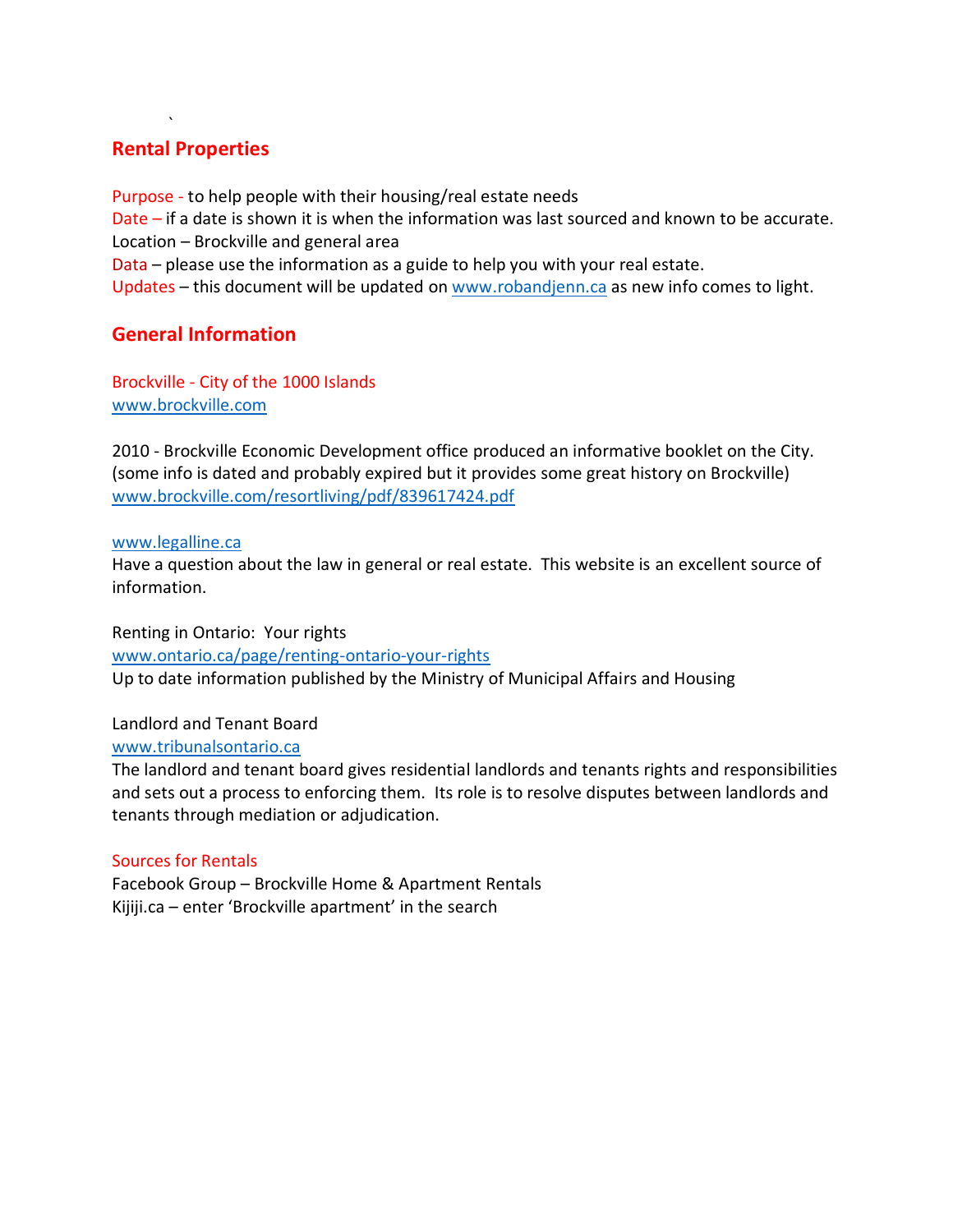- PM Property Management Companies in Brockville and Area
	- Contact information can be located on the last page of this document.

## **Rental Properties – Brockville**

### **South Area**

(south of the train tracks to the St. Lawrence River)

20 and 24 Church St .... 33 apartments 39 / 41 Buell St …. 12 apartments Ownership - 1497790 Ontario Inc Phone number on building for rental information 613.340.4960

39 Garden St … 28 apartments 44 Central Ave … (Centre). 35 apartments Ownership - AYOS Global Force Corporation Note – both buildings build in 1977

245 King St East … 26 apartments Ownership - 1085554 Ontario Inc. Note – building located behind 235 King St West (condo).

15 Gilmour St., Brockville .... 24 apartments Ownership - Multirez Capital Group [www.multirezcapital.ca](http://www.multirezcapital.ca/) PM - Eastern Ontario Property Management Group (26 Broad St. Brockville) Note - Built in 2019. Located on the west edge of downtown Brockville just off King St.

6 Park St …. 21 apartments Ownership - 1705230 Ontario Inc. Note – corner of Water and Park St – overlooking Centeen Park.

12 and 14 and 16 Ormond St …14 apartments 97 Pine St ... **7 apartments** Ownership - 2709087 Ontario Inc Note – Corner of Ormond and Pine St - 3 storey buildings.

6 Fairknowe Drive …. 14 apartments Owner - Peter Vigile Note – East end of Brockville, off First Ave.

10 Belvedere Place ... 12 apartments Ownership - 2474023 Ontario Inc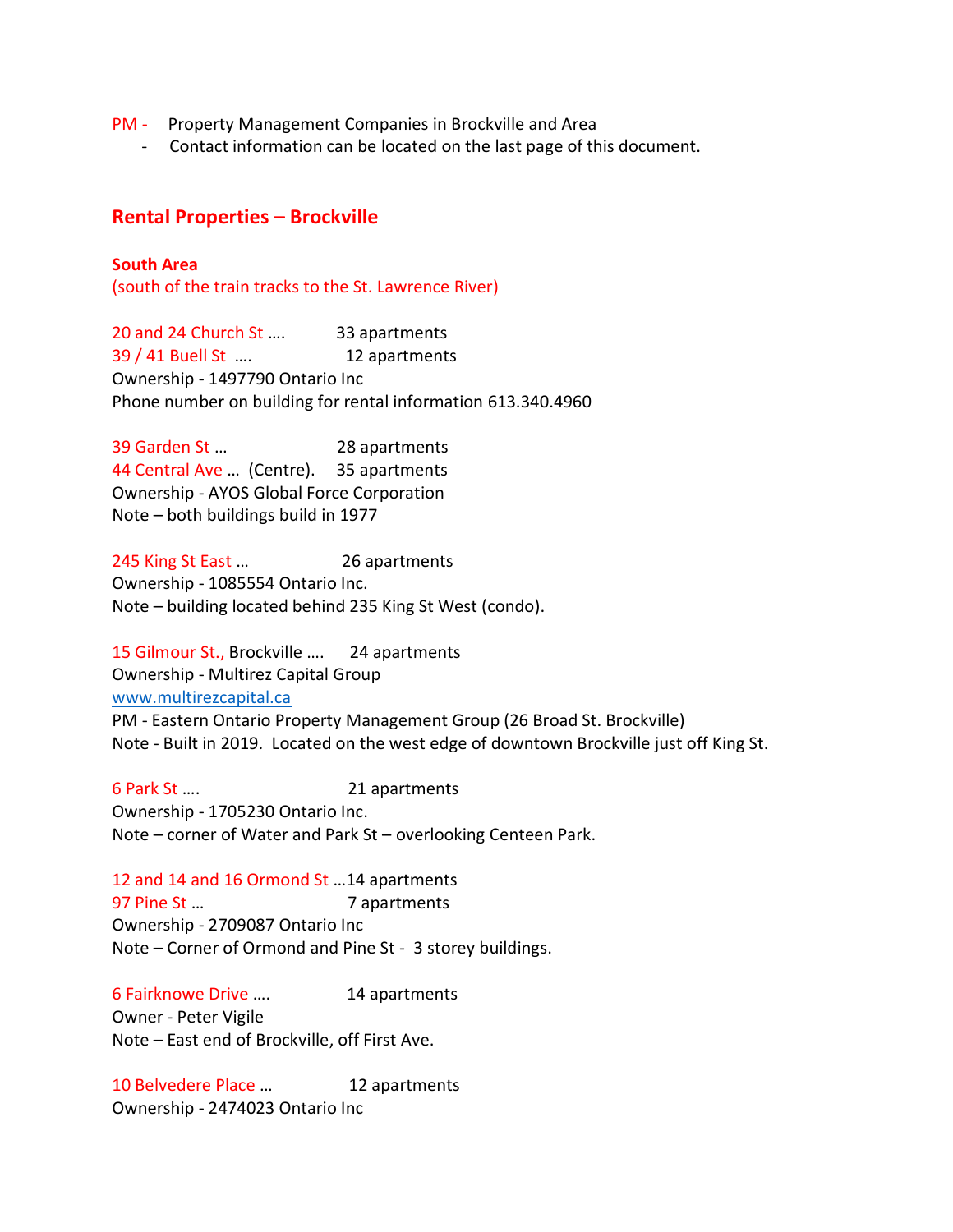40 Winters Court … 12 apartments 21 Lancaster .. (Centre) 6 apartments 274 Perth St. .... 12 apartments 261 Park St. .... (Centre). 12 apartments 39 Sophia St .... (Centre). 8 apartments Ownership – Usha Beri and Vijay Kumar Beri

89 and 91 King St West ... 11 apartments Ownership - 8444706 Canada Inc

388 King St West ... 10 apartments Owners - Ninon Proulx and Michel Proulx

64 and 66 Park St ... 8 apartments Ownership –

41 Cochrane Ave ... 6 apartments Owners - Janet Wlodarczyk and Marek Wlodarczyk

206 King St W.... 6 apartments Owner -

55 Oak St. … 6 apartments Owner - Lorne Paul Kelly

134 Pine St. ... 6 apartments Owner - Roger Alfred Gosse

187 Pearl St. East ... 6 apartments Ownership - William Gale Inc.

4 Court Terrace … 5 apartments Ownership - 229 Des Peres Blanc Corp

104 First Ave ... 5 apartments Owner - Edward Ernest Carr 117 King St East .... 5 apartments Owner - Jo Lor 98 Pine St.... 5 apartments Owners - Christina Snowdon and Thomas Snowdon

265 King St. East … ?? apartments Owners - Robert Newman Cameron and Anne Caroline Cameron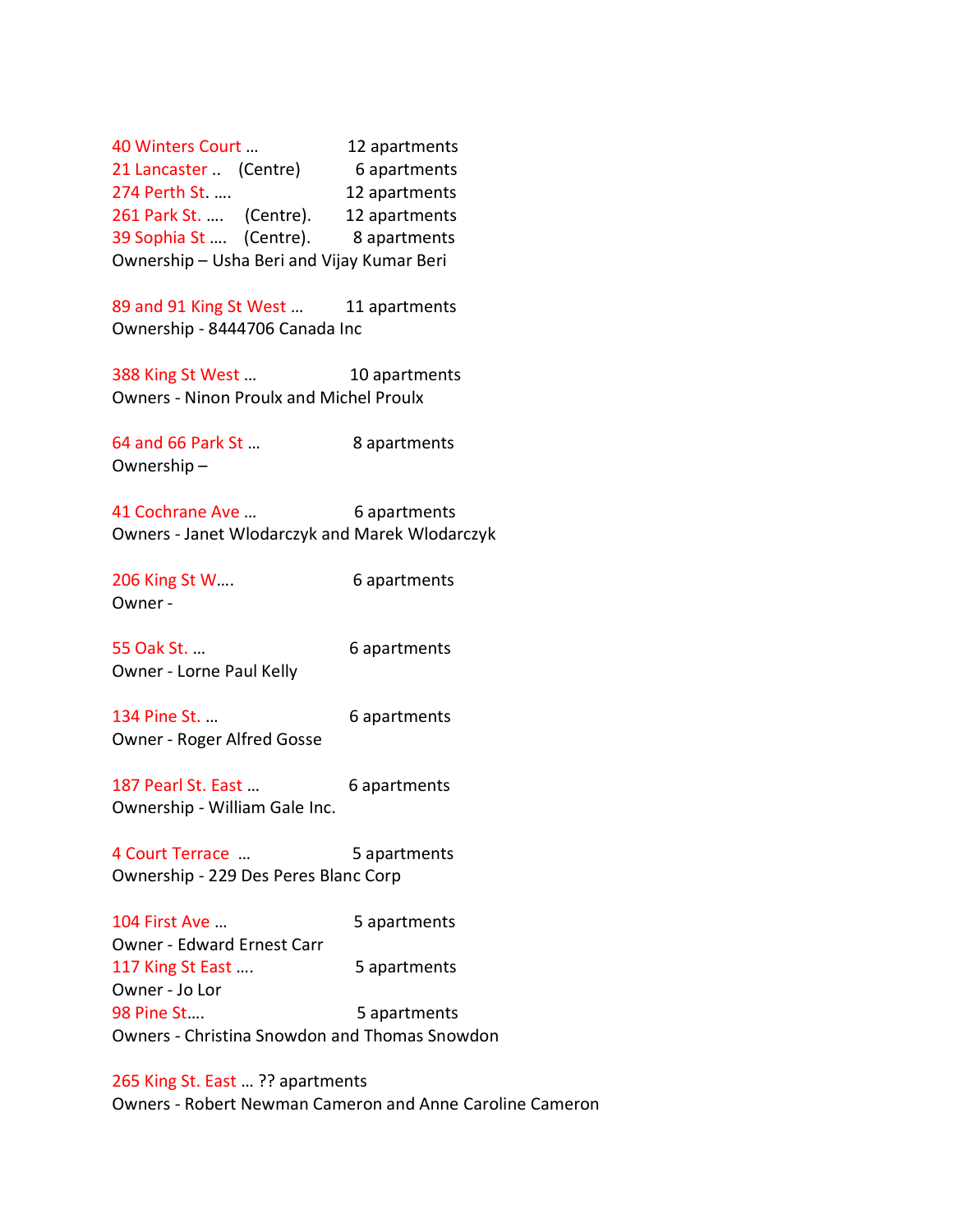#### **Centre Area**

(north of the train tracks to Hwy # 401)

1 to 4 Balmoral Place …. 160 apartments Ownership - D.D. 1-4 Balmoral Ltd. DMS Property Management LTD

50 Central Ave … 24 apartments Ownership - 2223901 Ontario Inc / John Hocking

18 Chislett St ... 8 apartments Owner - Scott Wesley Bennett

| 38 Convay Cres                 | 21 apartments |
|--------------------------------|---------------|
| 42 Conway Cres                 | 22 apartments |
| 91 Front Ave                   | 47 apartments |
| 95 Front Ave                   | 37 apartments |
| Ownership - WBH Brockville Ltd |               |
| PM - Realstar                  |               |

Glendale Apartments 5 to 21 Glenwood Place – 3 Storey buildings 10 Glenwood 20 Glenwood 30 Glenwood Ownership – PM – Cogir Real Estate

Manor Haven Apartments 64 – 68 -70 Reynolds 10 – 14 – 18 – 22 Salisbury Ave T – 613.340.8504 [www.manorhaven.ca](http://www.manorhaven.ca/) Note – 7 buildings – 3 storey – has balconies.

85 Hubbell St ... 5 apartments Owners - Jennifer Ann Rogers and Clifford Raymond Rogers

14 Scace Ave ... 18 apartments Owners - Muriel Allen and Donald Allen

30 Dewick Drive … 12 apartments Owners - Priti Luhadia and Akash Luhadia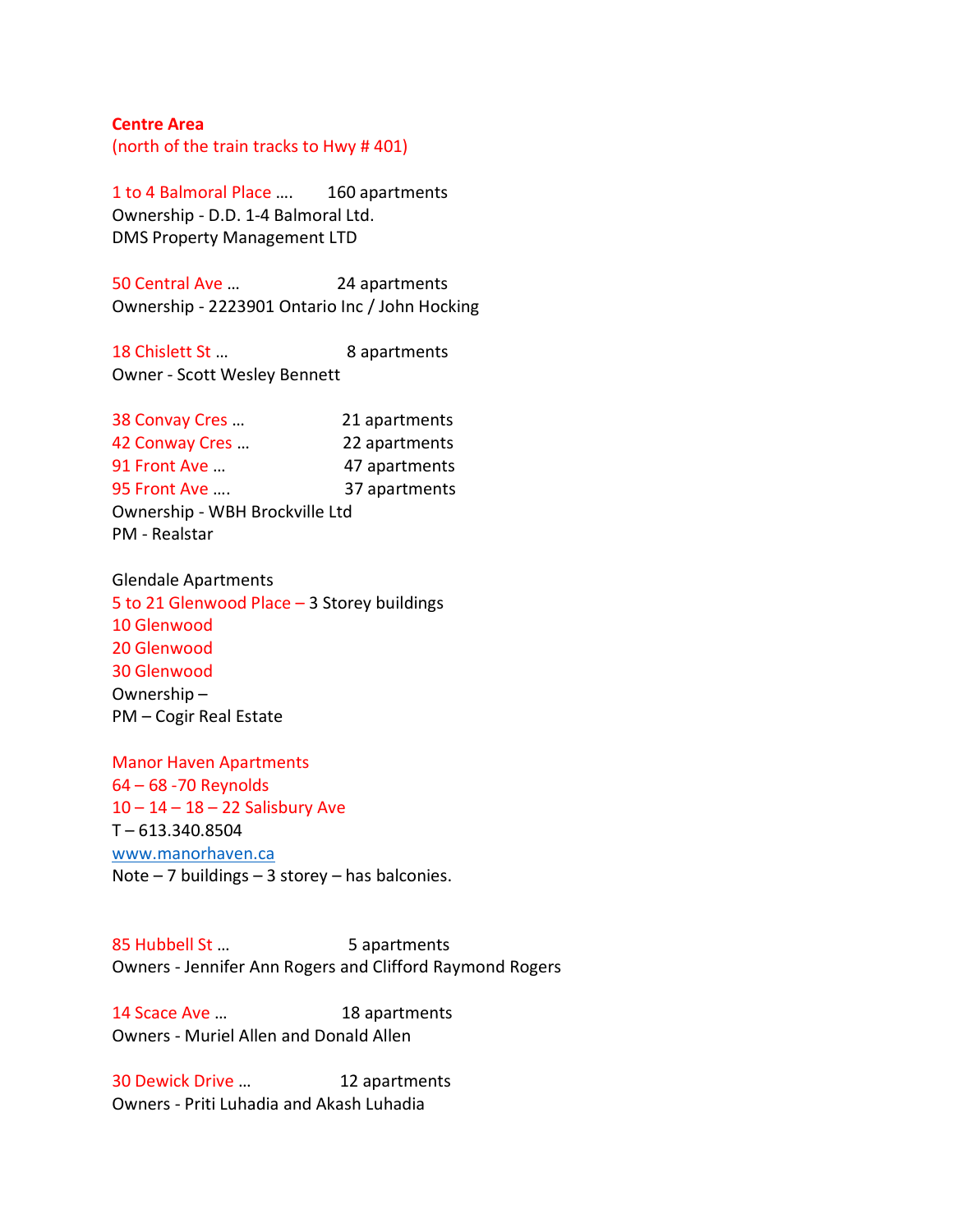12, 14 Schofield .... 9 apartments Owners - Diane Margaret Bryan and David Garfield Wood

243 Perth St .... ?? apartments Ownership - AG Ahmed Medicine Professionals Corporation

226 Park St. – 45 apartments Ownership – 4514358 Canada Inc Note – 4 stories – corner of Park and Front Ave.

Check on 9 schofield – 12 apartments 11 Schofield Ave. – 6 apartments

**North Area** (north of Highway #401)

2478 Parkedale Ave. – 12 apartments 8 Windsor Drive - 6 apartments 10 Windsor Drive. – 30 apartments Ownership – Management Corp. of Canada Ltd Note – 3 apartment buildings – Parkedale Ave and Windsor Drive – TISS High School

17 Windsor Drive – 60 apartments Ownership – Keith Alan Smalbill / Joseph Pachelo Torres Note – 4 apartment buildings behind McDonalds Restaurant.

Sherian Green Townhomes 1241 Millwood Ave 1281 Millwood Ave 1291 Millwood AVe 1311 Millwood Ave …. 32 townhouses (3 bedroom townhomes) Ownership - Surrey Management Services Inc. PM - Sheridan Green Townhomes

1315 Kensington Pkwy – 48 apartments Ownership - 498782 Ontario Ltd PM – Realstar (613.498.0898)

Mapleview / Crestview Apartments 1345 Kensington Pkwy – 36 apartments Ownership - 2277338 Ontario Pkwy T – 613.345.1403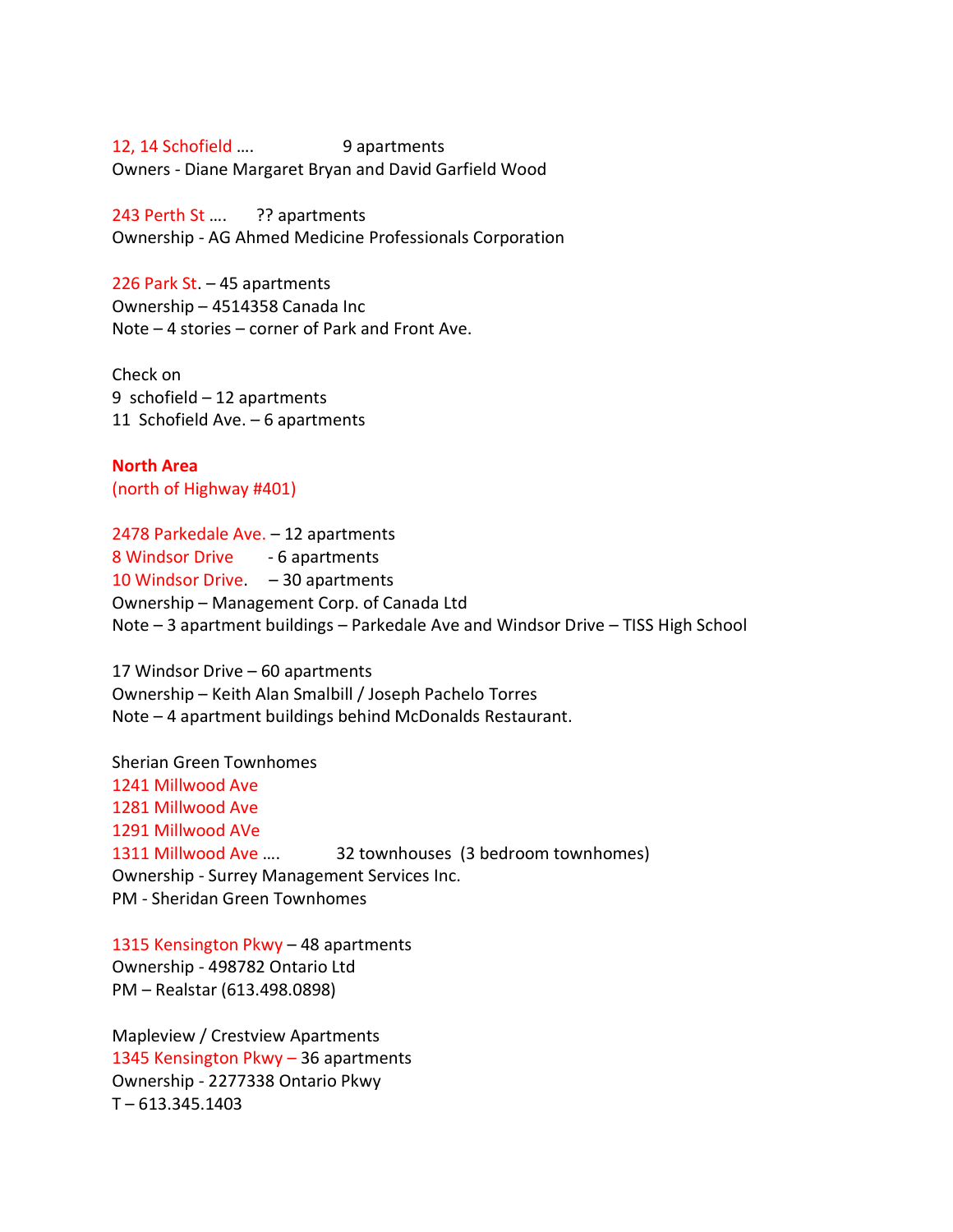Kensington Manor – 48 apartments 1375 Kensington Pkwy Kyle Gardens 850 Kyle Court – 18 apartments 860 Kyle Court – 18 apartments Ownership - Skyview Brock Apts. Ltd PM – Skyview Living

1390 Kensington Pkwy – 18 apartments Ownership - Kanco – 1390 Kensington Ltd. PM – DMS Property Management Ltd

### 1400 Kensington Pkwy 1410 Kensington Pkwy

Ownership - Kanco 1400 & 1410 Kensington Ltd PM – DMS Property Management Ltd

#### Kensington/Laurier Apartment Buidlings

1340 Kensington – 23 apartments 1350 Kensington – 31 apartments 1360 Kensington – 31 apartments 760 Laurier Blvd. - 31 apartments 770 Laurier Blvd – 23 apartments 780 Laurier Blvd. – 23 apartments 790 Laurier Blvd. – 23 apartments 800 Laurier Blvd. – 23 apartments Ownership – Siteline (780-800 laurier) inc PM – Cogir Real Estate Note – 8 buildings

Cartier Court Apartments 4 Cartier Crt – 24 apartments 8 Cartier Crt – 24 apartments 6 Cartier Crt – 10 Cartier Crt – 12 Cartier Crt – 18 apartments 14 Cartier Crt – 24 apartments 16 Cartier Crt – 18 apartments Note – 7 buildings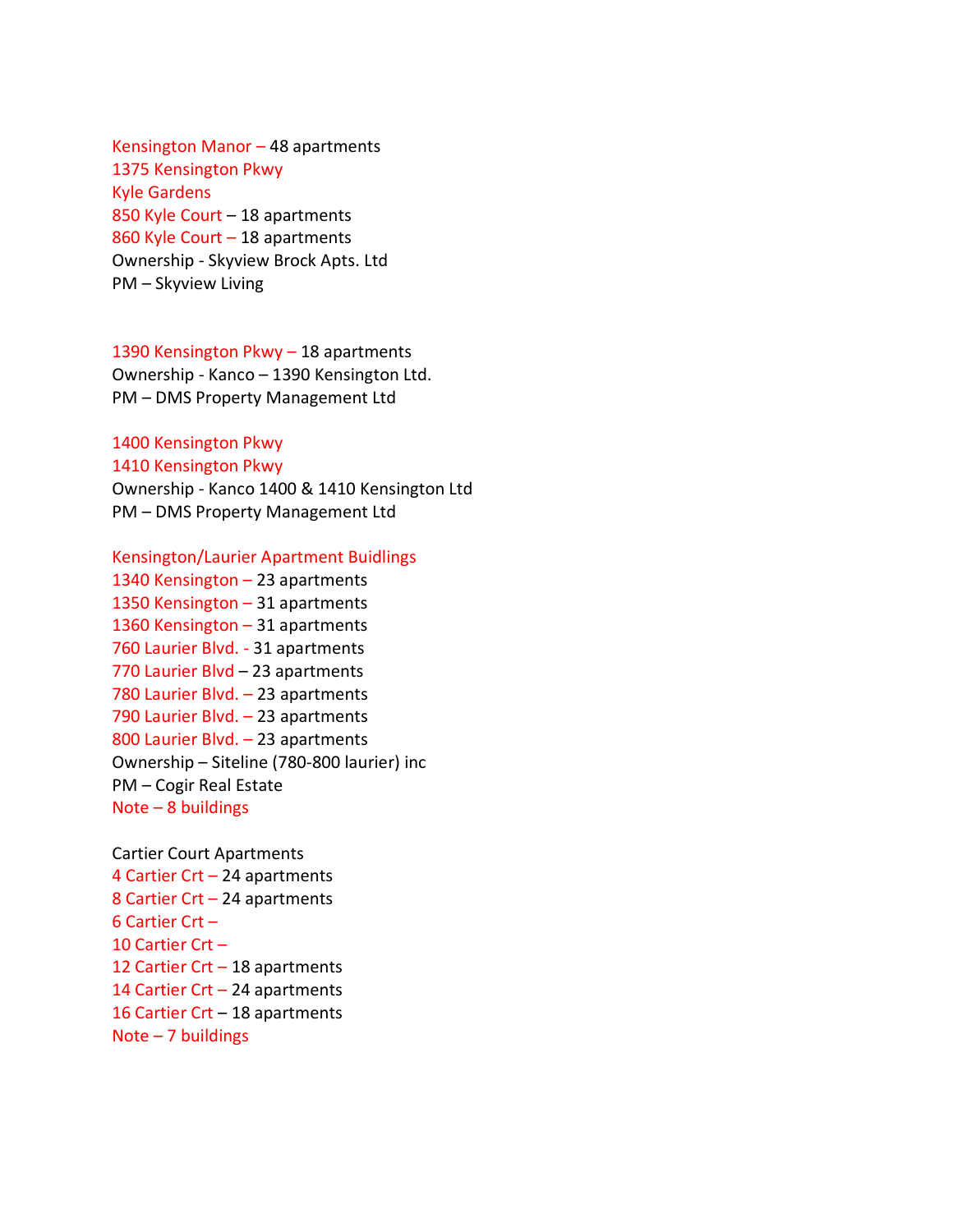PM - Property Management Companies in Brockville and Area

ARAC Property Management Inc. T – 1-866.271.8183 [www.arcapm.com](http://www.arcapm.com/) (Ottawa, Kingston, Brockville)

Cogir Real Estate T – 613.342.6439 [www.cogir.net](http://www.cogir.net/)

DMS Property Management Ltd T – 613.342.8833 [www.dmsproperty.com](http://www.dmsproperty.com/)

Eastern Ontario Property Management Group (26 Broad St. Brockville) T – 613.918.0145 E – [leasing@eopmg.com](mailto:leasing@eopmg.com)

River City Property Management (135 Suite #202 Ormond St. Brockville) T – 613.498.1598 E – [crichards@rivercityproperty.ca](mailto:crichards@rivercityproperty.ca) [www.rivercityproperty.ca](http://www.rivercityproperty.ca/)

Realstar t- 613.345.2002 e – info@realstar.ca [www.realstar.ca](http://www.realstar.ca/)

Sheridan Green Townhomes T – 613.498.2129 E – [sheridangreen@thesilvergroup.ca](mailto:sheridangreen@thesilvergroup.ca) [www.thesilvergroup.ca](http://www.thesilvergroup.ca/)

Skyview Living T – 613.340.6104 E – [info@skyviewmgmt.com](mailto:info@skyviewmgmt.com) [www.skyviewliving.com](http://www.skyviewliving.com/)